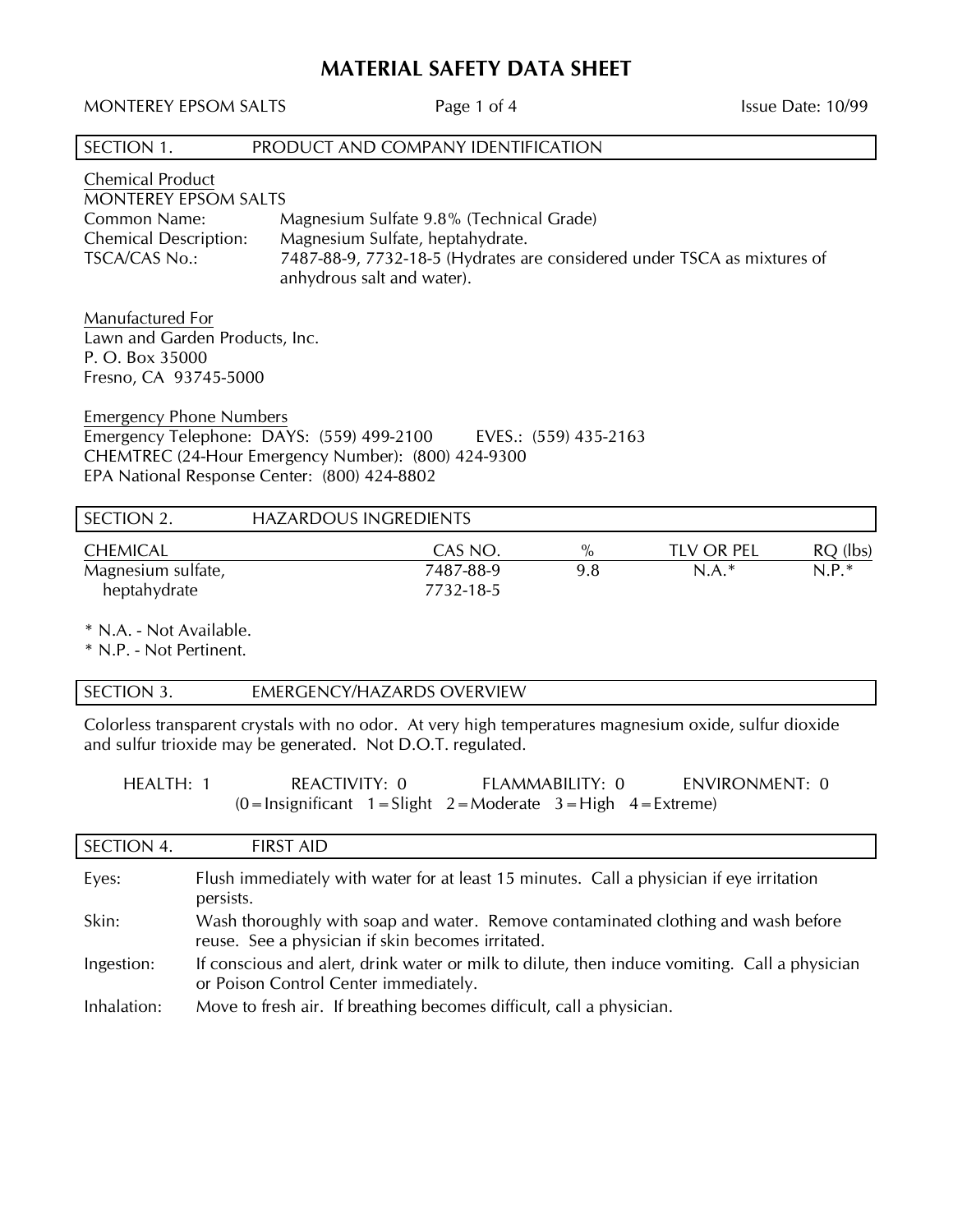# SECTION 5. FIRE AND EXPLOSION HAZARDS

| Noncombustible.                              |
|----------------------------------------------|
| Not pertinent.                               |
| Not pertinent.                               |
| Not pertinent.                               |
| Not pertinent.                               |
| None.                                        |
| None.                                        |
| None.                                        |
| None.                                        |
| Not known.                                   |
| None.                                        |
| At very high temperatures, magnesium oxide,  |
| sulfur dioxide and sulfur trioxide may be    |
| generated.                                   |
| Not applicable.                              |
| Wear positive pressure, self-contained       |
| breathing apparatus and goggles. Avoid       |
| smoke inhalation. Contain any liquid runoff. |
|                                              |

# SECTION 6. SPILLS AND LEAKS Containment: Prevent product spillage from entering drinking water supplies or streams. Clean Up: Sweep, scoop, or vacuum discharged material. Evacuation: Not necessary.

| STORAGE AND HANDLING                                                                                                                                                                                                                                 |
|------------------------------------------------------------------------------------------------------------------------------------------------------------------------------------------------------------------------------------------------------|
| Store in plastic or stainless steel container in a cool, well-ventilated, dry place at<br>temperatures above 40°F. Do not store in contact with aluminum or copper.<br>Do not store near food or feeds. Do not stack pallets more than two (2) high. |
| Transfer product using chemical-resistant plastic or stainless steel tanks, pumps,<br>valves, etc.                                                                                                                                                   |
| Work/Hygienic Practices: Keep out of reach of children. Avoid contact with eyes, skin and clothing.<br>Avoid inhalation of spray mists. Wash thoroughly with water after handling.                                                                   |
|                                                                                                                                                                                                                                                      |

| SECTION 8.   | PERSONAL PROTECTIVE EQUIPMENT                                                                                                                    |
|--------------|--------------------------------------------------------------------------------------------------------------------------------------------------|
| Eyes:        | Chemical dust/splash goggles or full-face shield to prevent eye contact. As a general rule,<br>do not wear contact lenses when handling.         |
| Skin:        | Impervious gloves and clothes.                                                                                                                   |
| Respiratory: | Not normally needed. If use generates an aerosol mist or respiratory irritation, use NIOSH-<br>approved dust/mist respirator (such as 3M #8710). |
| Ventilation: | Recommended but no TLV established.                                                                                                              |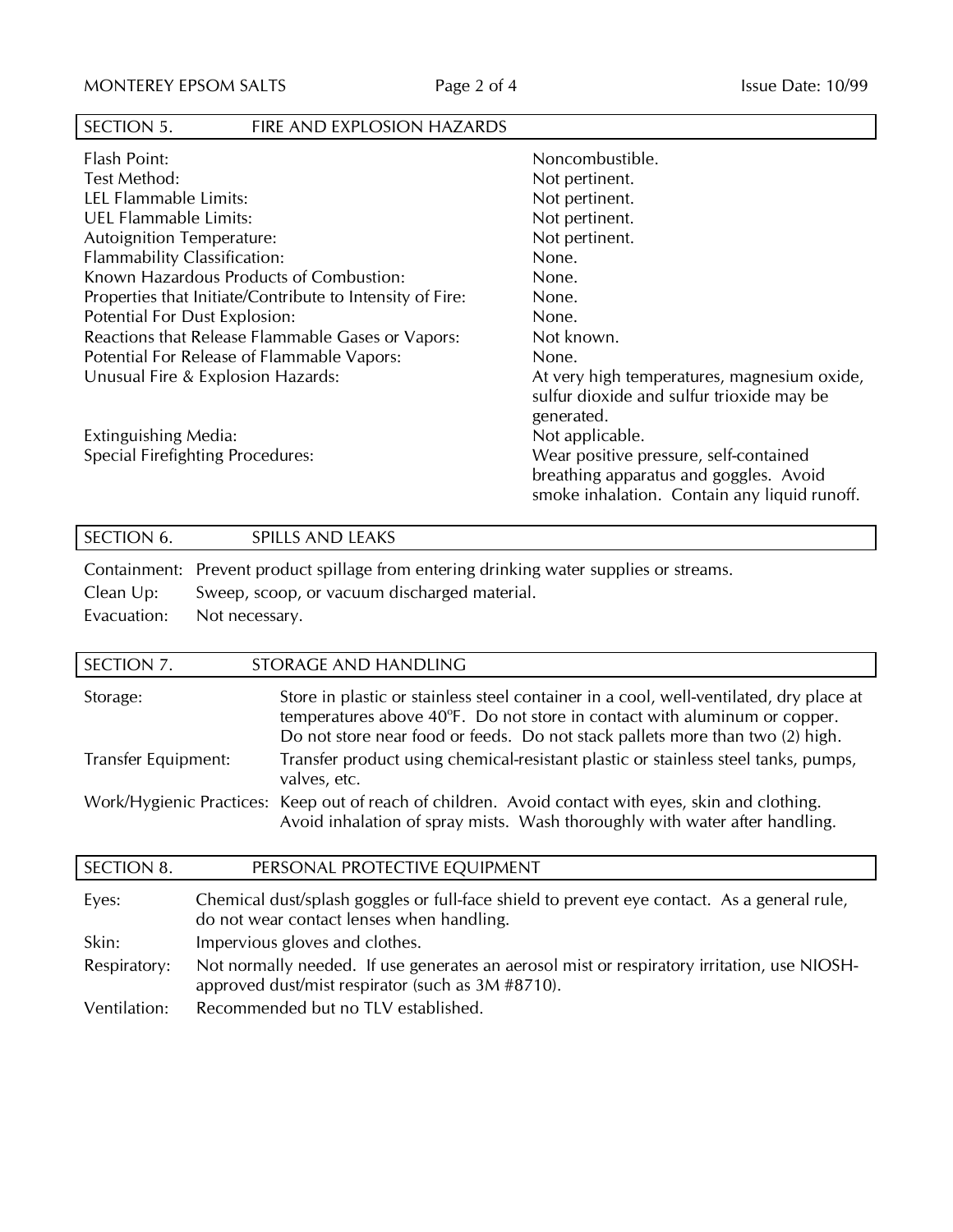#### SECTION 9. PHYSICAL AND CHEMICAL DATA

| Appearance:                                 | Colorl  |
|---------------------------------------------|---------|
| Odor:                                       | None.   |
| pH:                                         | Not ap  |
| Vapor Pressure:                             | Not ap  |
| Vapor Density $(Air = 1)$ :                 | Not ap  |
| <b>Boiling Point:</b>                       | Not ap  |
| <b>Freezing Point:</b>                      | Not av  |
| Water Solubility:                           | Appre   |
| Density:                                    | 8.76 ll |
| <b>Evaporation Rate:</b>                    | Same    |
| Viscosity:                                  | Not av  |
| % Volatile:                                 | Not av  |
| <b>Octanol/Water Partition Coefficient:</b> | Not av  |
| Saturated Vapor Concentration:              | Not av  |

# orless, transparent crystals. applicable. applicable. applicable. applicable. available. reciable.  $\text{lbs./gal.}$ e as water. available. available. available. available. SECTION 10. STABILITY AND REACTIVITY

| Stability:<br>Conditions To Avoid:       | Stable.<br>Not available.                                                                            |
|------------------------------------------|------------------------------------------------------------------------------------------------------|
| Incompatibility:                         | Not available.                                                                                       |
| <b>Hazardous Decomposition Products:</b> | At very high temperatures, magnesium oxide, sulfur dioxide, and<br>sulfur trioxide may be generated. |
| Hazardous Polymerization:                | Not available.                                                                                       |

#### SECTION 11. POTENTIAL HEALTH EFFECTS

| <b>Acute Effects:</b>   |                                                                                        |
|-------------------------|----------------------------------------------------------------------------------------|
| Eyes:                   | Mild irritant. May cause redness and/or burning.                                       |
| Skin:                   | No known adverse effects suspected.                                                    |
| Ingestion:              | Causes nausea, vomiting, abdominal cramps, and diarrhea.                               |
| Inhalation:             | None expected but aerosol mist may cause mild irritation of nasal mucous<br>membranes. |
| Subchronic Effects:     | None known.                                                                            |
| <b>Chronic Effects:</b> | None known.                                                                            |

### SECTION 12. ECOLOGICAL INFORMATION

| Algal/Lemna Growth Inhibition:<br>Not known.<br>Toxicity to Fish and Invertebrates:<br>Not known. |
|---------------------------------------------------------------------------------------------------|
| <b>Toxicity to Plants:</b><br>Not known.                                                          |
| Toxicity in Birds:<br>Not known.                                                                  |

#### SECTION 13. DISPOSAL

Do not contaminate lakes, streams, ponds, estuaries, oceans or other waters by discharge of waste effluents or equipment washwaters. Dispose of waste effluents according to state and local regulations. Also, chemical additions or other alterations of this product may invalidate any disposal information in this MSDS. Therefore, consult local waste regulators for proper disposal. Do not discharge.